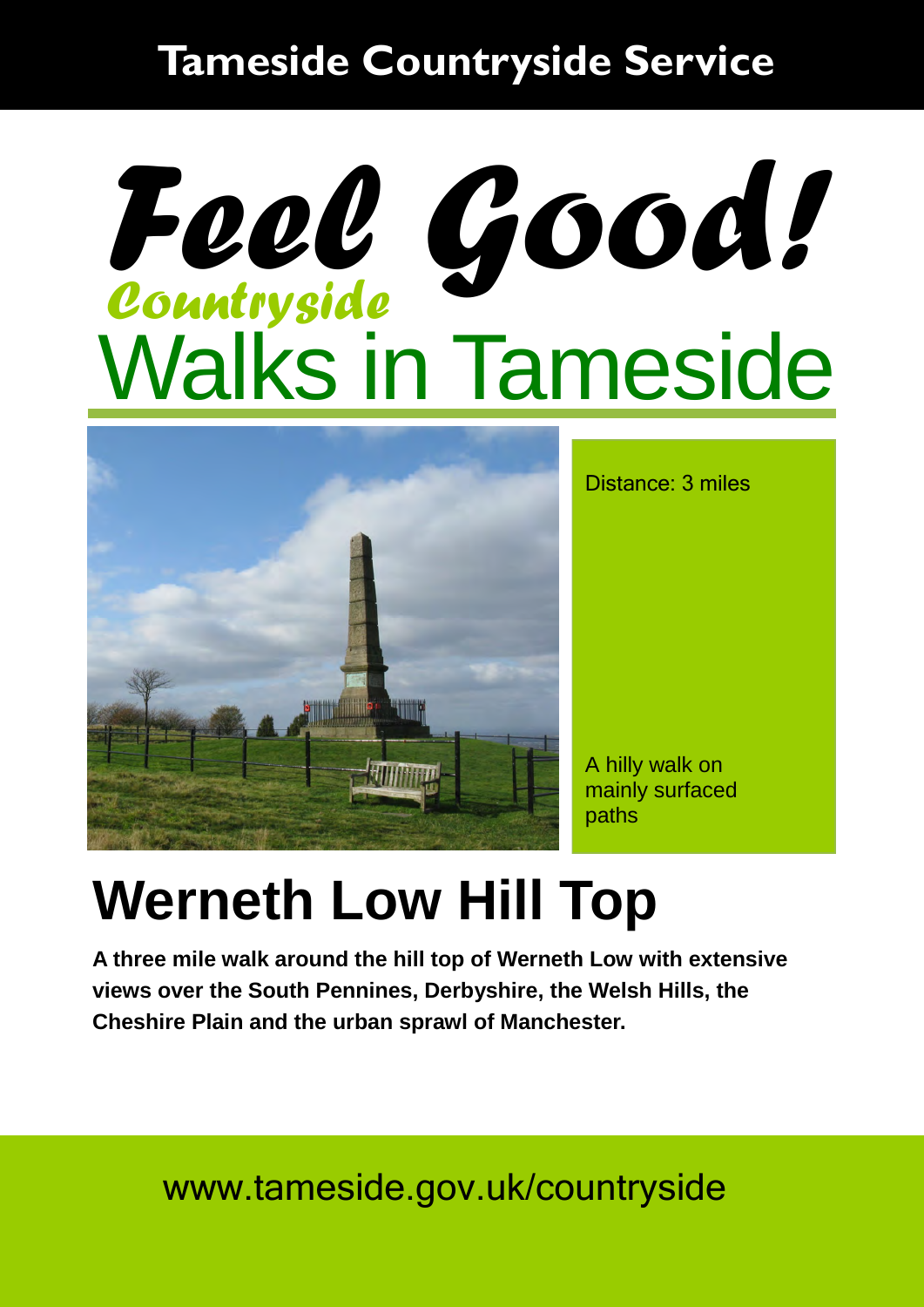### Werneth Low Hill Top

#### **Start from Lower Higham Visitor Centre car park, Higham Lane, Gee Cross, Hyde, SK14 5LR**

Leave Lower Higham Visitor Centre car park by walking in front of the building, through the gate posts and bear left past the wooden gate and follow the tarmac path uphill around to the left

between the holly and hawthorn hedgerow.

After passing a wooden gate and memorial seat to Mr and Mrs Stott continue uphill towards the War Memorial.

At the top of the hill keep right, walking between the cenotaph and view finder. At the fork, take the left path down towards a set of double gates.



Cross the riding track through these gates and follow the clear path towards the top of the hill, crossing a wooded valley called Pipers Clough.



At the road continue straight ahead, past the triangular area of grass on the left, and down the steep, grooved surfaced lane. Just past the entrance to 'Journeys End' on the left, turn right through the kissing gate and continue straight ahead along the edge of the field.